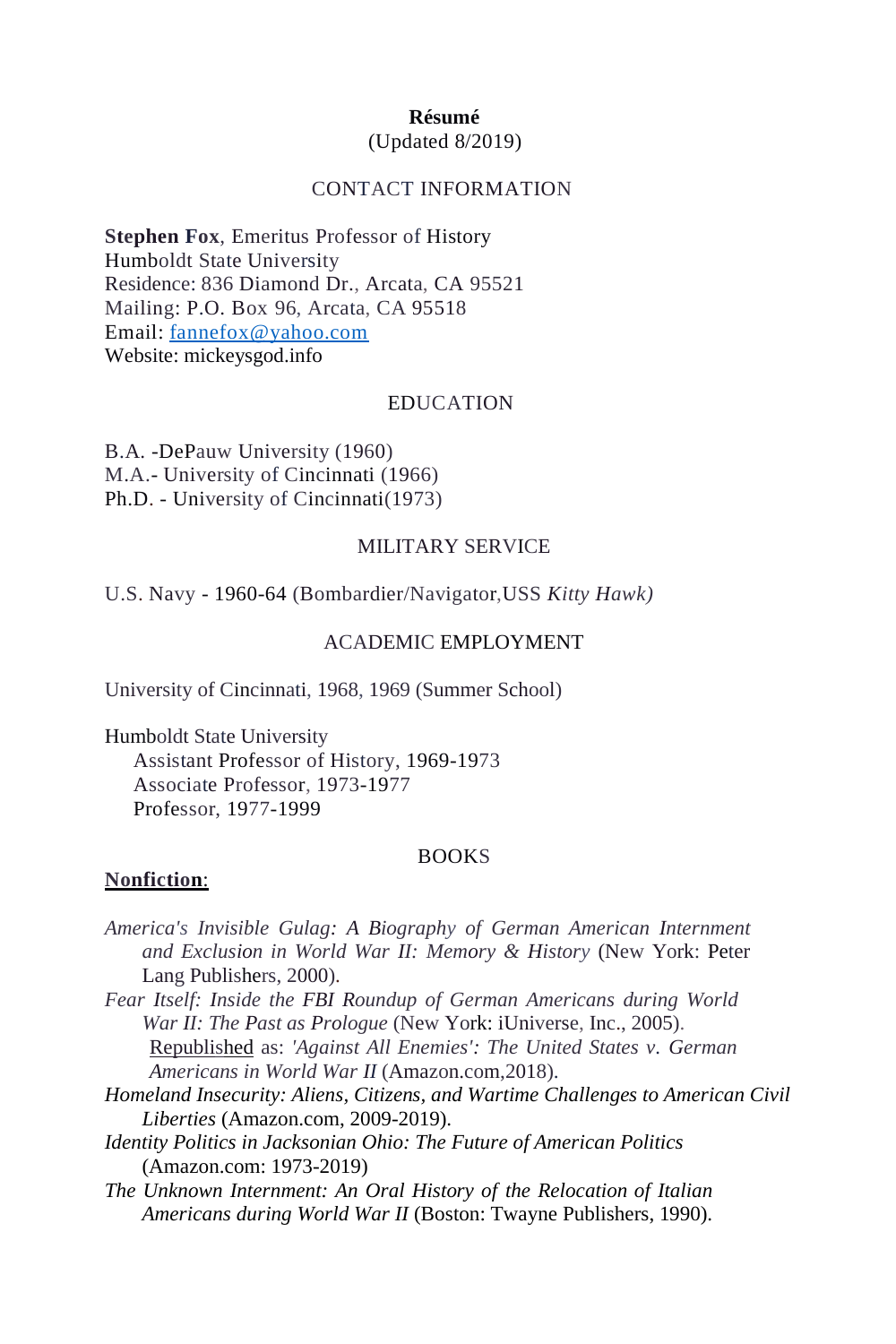Republished as: *Under Siege! The War on Italian Americans in 1942* (Amazon.com, 2000-2019)).

#### **Fiction**:

*Illusions* (Amazon.com, 2013). *Infamy! The Curious Case of the Spy Who Never Was* (Amazon.com, 2014). *Artists, Thieves & Liars* (Amazon.com, 2015). *Of Margaritas, Piña Coladas & Mint Juleps: An Improbable Bicycle Journey Tests a Man's Grit* (Amazon.com, 2016). *Starfish: The Peculiar Odyssey of Charlie Rich* (Amazon.com, 2017). *The Watch Man* (Amazon.com, 2018). *Lou & Billy Joe* (Amazon.com, 2019). *The Diners: How Little I Have Known You (Amazon.com, 2020)*

## JOURNAL & ANTHOLOGY ARTICLES/BOOK CHAPTERS

- "General John DeWitt and the Proposed Internment of German and Italian Aliens during World War II," *Pacific Historical Review* 57 (Nov. 1988): 407–38.
- "Politicians, Issues, and Voter Preference in Jacksonian Ohio: A Critique of an Interpretation," *Ohio History* 86 (Summer 1977): 155–70.
- "The Deportation of Latin American Germans, 1941-1947: Fresh Legs for Mr. Monroe's Doctrine," *Yearbook of German-American Studies* 32 (1997): 117– 42.
- "The Bank Wars, the Idea of 'Party,' and the Division of the Electorate in Jacksonian Ohio, *Ohio History* 88 (Summer 1979): 253–76.
- "The Relocation of Italian Americans during World War II," 199–213, in *Struggle and Success: An Anthology of the Italian Immigrant Experience in California*, ed. by Paola A. Sensi-Isolani and Phyllis Cancilla Martinelli (New York: Center for Migration Studies, 1992).
- "The Relocation of Italian Americans in California during World War II," 39– 54, in *Una Storia Segreta: The Secret History of Italian American Evacuation and Internment during World War II,* ed. by Lawrence DiStasi (Berkeley: Heyday Books, 2001).

## CONFERENCES & PRESENTATIONS

- **Presenter**: "The Relocation of Italian Americans in California during World War II." American Italian Historical Association, Annual Conference, November 1989, San Francisco, CA.
- **Chair/Commentator**: "The Status of 'Enemy Aliens' during World War II," Pacific Coast Branch, American Historical Association, Annual Conference, Kona, Hawaii, August 1991.
- **Chair**: "Stories from the Streets: Police, Social Workers, and Activists," Oral History Association, Annual Conference, New Orleans, September 25–28,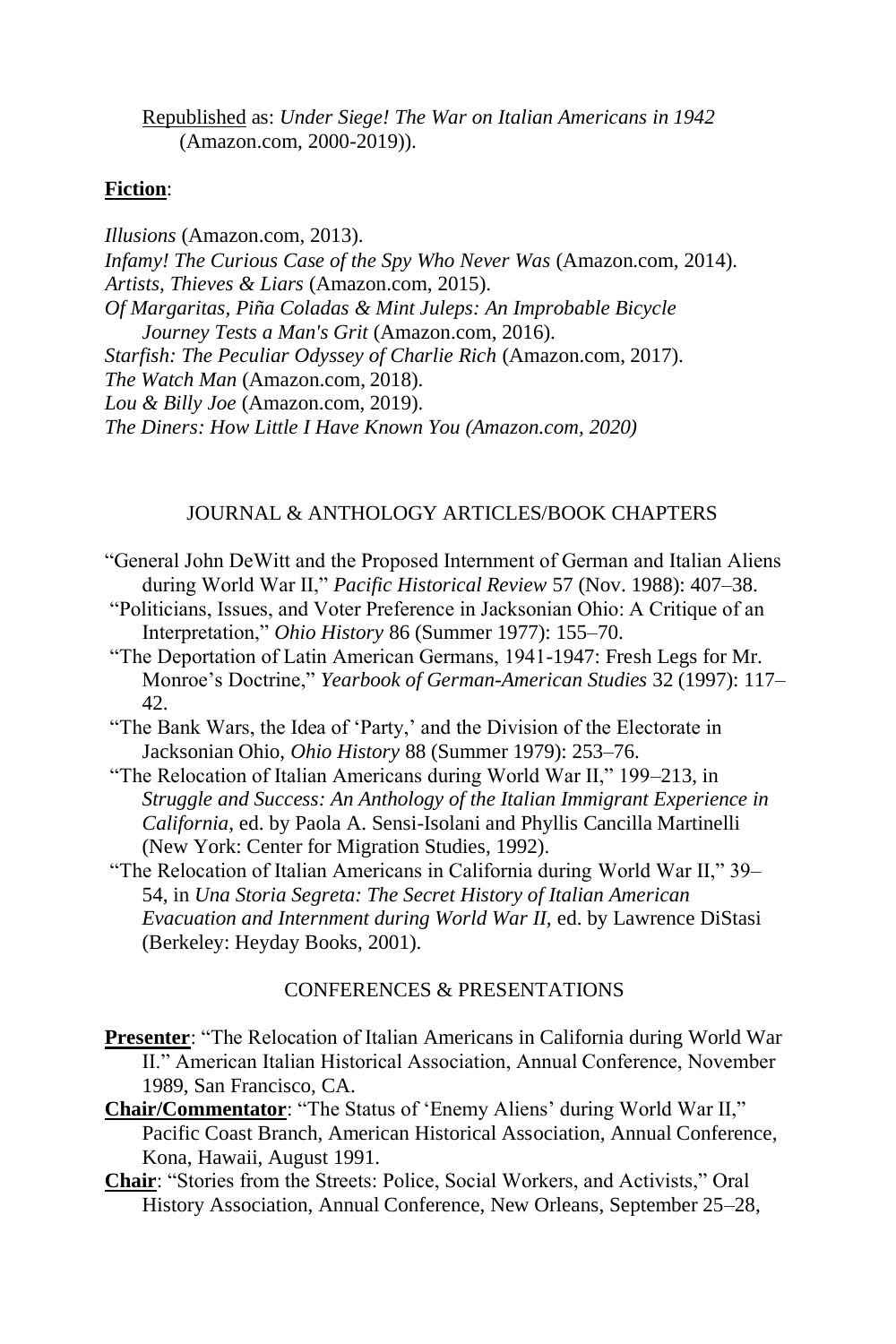1997.

- **Presenter**: "The Relocation of Italian American Fishermen from Monterey County, California, during World War II," Festa Italia, Monterey, CA, September 1999.
- **Chair and Presenter**: "The Relocation of Italian Americans during World War II," American Italian Historical Association, Annual Conference, Chicago, October 2002.
- **Presenter**: "Uncovering the Myths about Italian-American Relocation," National Council for History Education, Conflict and Cooperation in History Conference, Pittsburgh, PA, April 2005.
- **Keynote**: "Alien Enemy Control Program: Overview," Hidden Histories of World War II: A Conference on Enemy Alien Restrictions and Internment, San Mateo CA, April 28, 2007.
- **Presenter:** "Thoughts on Enemy Alien Internment," Ft. Lincoln Planning Conference, Bismarck, ND, May 10–June 2, 2010.

# NUMEROUS BOOK REVIEWS...

## CONSULTANTSHIPS/PARTICIPANT

- "Una Storia Segreta: When Italian Americans were 'Enemy Aliens'" Lawrence Distasi, director (Traveling Display)
- "Bella Vista: An Unseen View of World War II" Kathy Witkowsky, producer (Video)—Internment of Italian Seamen at Ft. Missoula, MT
- "Prisoners in Paradise: Italian Prisoners in America"- Camilla Calamandrei, producer (Video)
- "Prisoners Among Us: Italian-American Identity & World War II" Michael Dilauro, producer (Film)
- "The Enemy Alien Files: Hidden Stories of World War II" Sponsors: National Japanese American Historical Society; American Italian Historical Assn., Western Region; Japanese Peruvian Oral History Project, Manzanar, CA (Photo Exhibit)

## HONORS AND AWARDS

"General John DeWitt and the Proposed Internment of German and Italian Aliens during World War II"

**Recipient**: Louis Knott Koontz memorial award for "Most Deserving Article," 1989, presented by the Board of Editors, *Pacific Historical Review*, Aug. 15, 1989.

*The Unknown Internment*:

**Recipient**: Gustavus Myers Center for the Study of Human Rights in the United States: "Outstanding Book' on the subject of human rights in the United States," 1991.